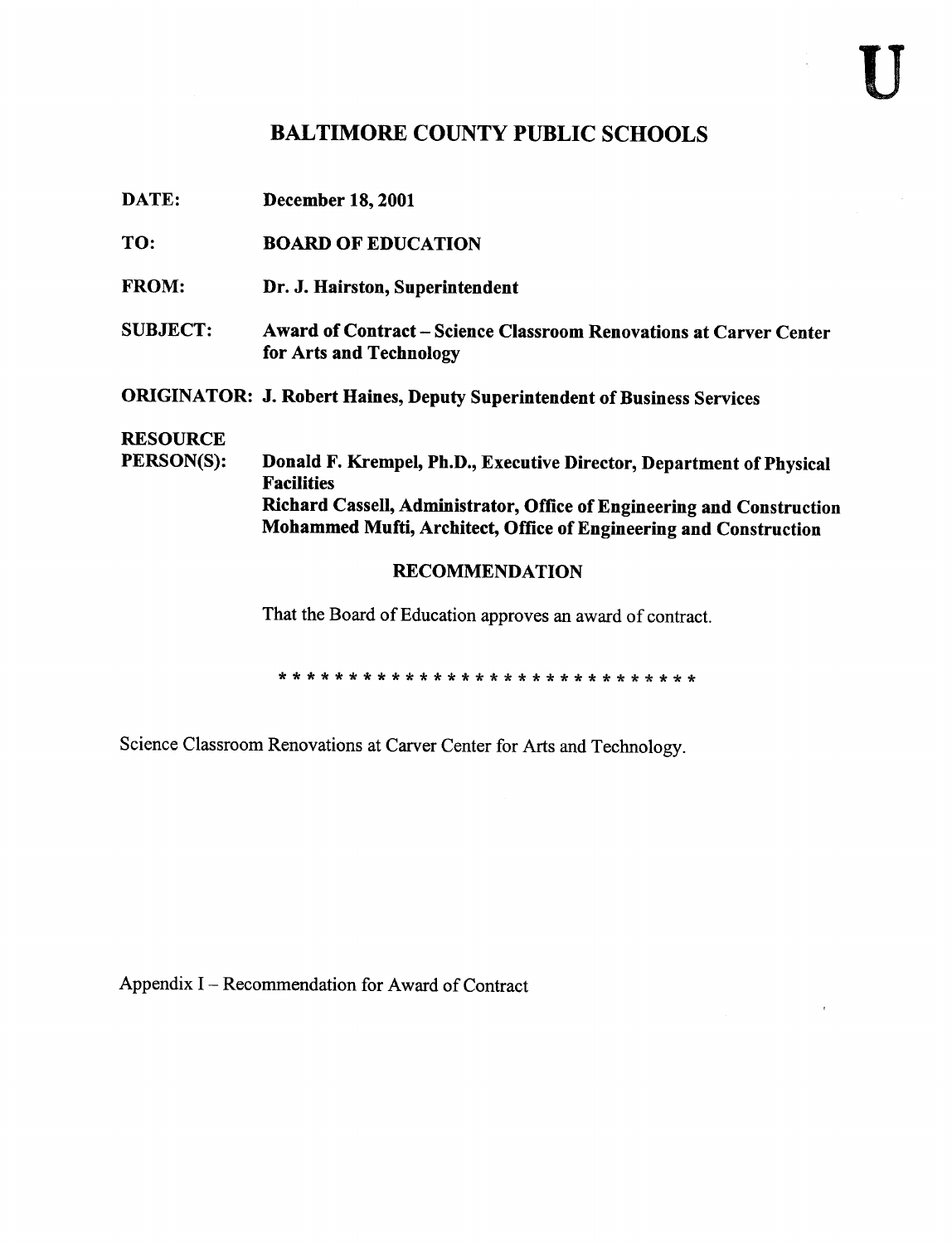## Appendix I

## Recommendation for Award of Contract Science Classroom Renovations - Carver Center for Arts and Technology December 18, 2001

On November 21, 2001, seven (7) bids were received for the renovations of science rooms at Carver Center for Arts and Technology - Bid #5-526-02. This project consists of replacing all laboratory casework, lighting, flooring, ceilings, and heating and ventilation systems in three science rooms, two preparation rooms, and one student project room. A summary of the bids received is attached. Based on the bids received, the Department of Physical Facilities recommends an award of contract to J.A.K. Construction, Inc., the lowest responsive bidder, in the amount of \$610,200.00 for the Base Bid and both Add Alternates . The Add Alternates consist of replacing the windows in the rooms to be renovated and replacing the ceilings in the hallway adjacent to the rooms to be renovated.

At this time, we also request approval of a 10% Change Order Allocation in the amount of \$61,020.00, to cover any unforeseen conditions and minor changes to the contract, to be authorized and approved by the Building Committee in accordance with Board Policy.

Funding for this project is available in Capital Budget Project #666 -Alterations/Code Updates/Restorations.

APPROVED:

Temmos For

Donald F. Krempel, Ph.D. **Executive Director**